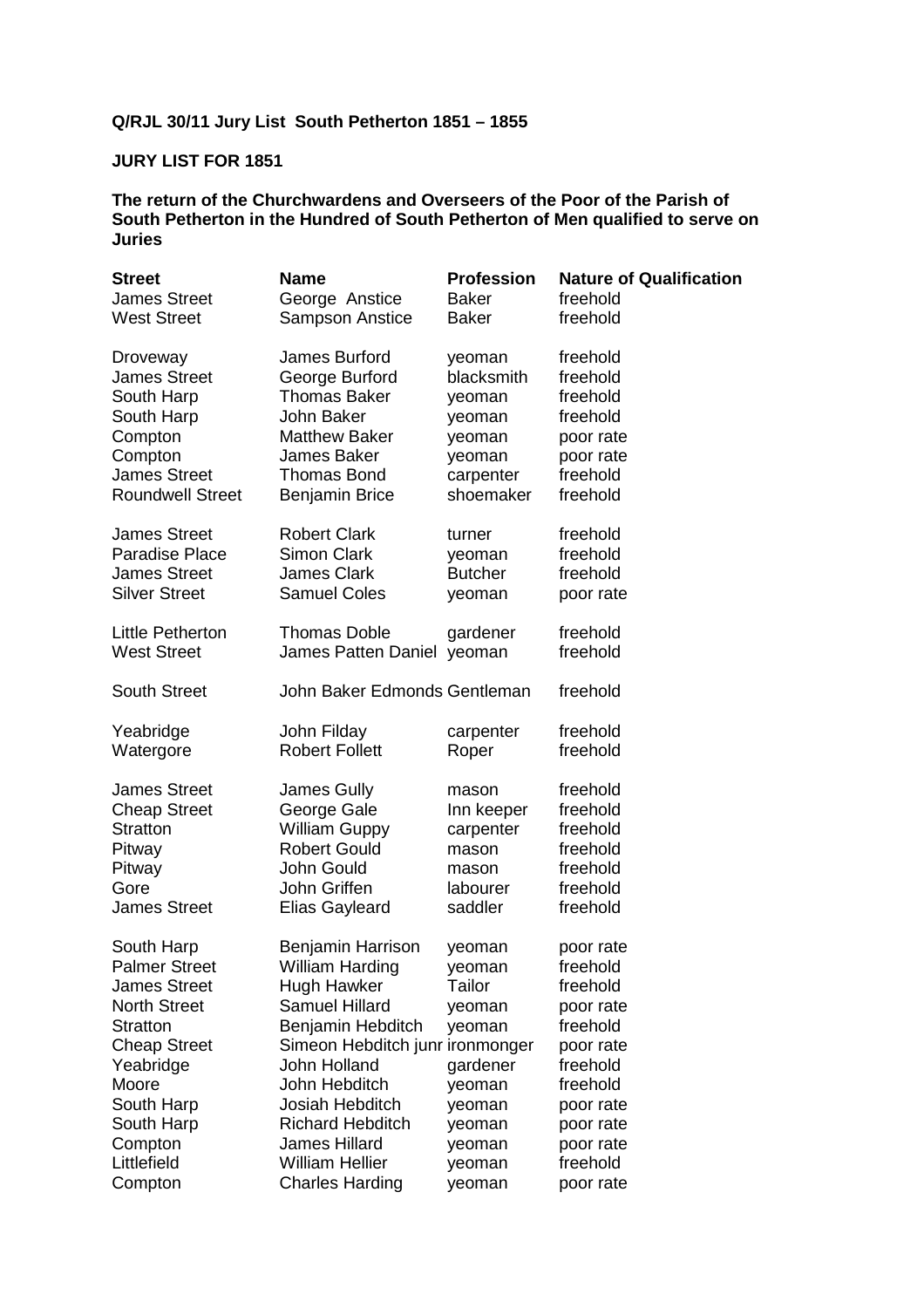| <b>Palmer Street</b>                                                                             | David Jeanes                                                                                                                                              | mason                                                        | freehold                                                                |
|--------------------------------------------------------------------------------------------------|-----------------------------------------------------------------------------------------------------------------------------------------------------------|--------------------------------------------------------------|-------------------------------------------------------------------------|
| <b>James Street</b>                                                                              | Joseph Lang                                                                                                                                               | baker                                                        | poor rate                                                               |
| <b>Butt Lane</b>                                                                                 | James Lye                                                                                                                                                 | glazier                                                      | freehold                                                                |
| <b>Roundwell Street</b>                                                                          | Robert Lyddon                                                                                                                                             | Gentleman                                                    | freehold                                                                |
| Compton                                                                                          | John Male                                                                                                                                                 | carpenter                                                    | freehold                                                                |
| <b>South Street</b>                                                                              | <b>Samuel McMullen</b>                                                                                                                                    | draper                                                       | freehold                                                                |
| South Harp                                                                                       | George Moody                                                                                                                                              | yeoman                                                       | poor rate                                                               |
| Compton                                                                                          | <b>William Nevil</b>                                                                                                                                      | yeoman                                                       | poor rate                                                               |
| Watergore                                                                                        | James Napper                                                                                                                                              | yeoman                                                       | freehold                                                                |
| <b>Palmer Street</b>                                                                             | Joseph Ostler                                                                                                                                             | yeoman                                                       | poor rate                                                               |
| Joyler's Mills<br>South Harp<br>Compton<br><b>James Street</b><br>Pitway<br><b>Palmer Street</b> | <b>Peter Cornelius Patten Miller</b><br><b>John Weston Peters</b><br><b>Burchall Peren</b><br>George Perratt<br><b>Charles Porter</b><br>Samuel Pottenger | Esquire<br><b>Esquire</b><br>currier<br>Inn keeper<br>yeoman | poor rate<br>freehold<br>freehold<br>freehold<br>poor rate<br>poor rate |
| <b>James Street</b>                                                                              | George Sherrin                                                                                                                                            | innkeeper                                                    | freehold                                                                |
| Hele                                                                                             | Aaron Tutchen                                                                                                                                             | yeoman                                                       | freehold                                                                |
| <b>Silver Street</b>                                                                             | <b>Henry Tapscott</b>                                                                                                                                     | yeoman                                                       | poor rate                                                               |
| South Harp                                                                                       | Joseph Terrell                                                                                                                                            | yeoman                                                       | poor rate                                                               |
| <b>North Street</b>                                                                              | John White                                                                                                                                                | labourer                                                     | freehold                                                                |
| <b>Roundwell Street</b>                                                                          | George Garland                                                                                                                                            | carpenter                                                    | poor rate                                                               |
| Pitway                                                                                           | <b>Thomas Taylor</b>                                                                                                                                      | yeoman                                                       | poor rate                                                               |
| Stratton                                                                                         | <b>Thomas Chick</b>                                                                                                                                       | yeoman                                                       | poor rate                                                               |

# **JURY LIST FOR 1853**

| <b>Street</b>           | <b>Name</b>            | <b>Profession</b> | <b>Nature of Qualification</b> |
|-------------------------|------------------------|-------------------|--------------------------------|
| <b>James Street</b>     | George Anstice         | <b>Baker</b>      | freehold                       |
| <b>West Street</b>      | <b>Sampson Anstice</b> | <b>Baker</b>      | freehold                       |
| Yeabridge               | John Baker             | veoman            | freehold                       |
| <b>North Mills</b>      | John Banfield          | miller            | freehold                       |
| <b>Roundwell Street</b> | <b>Benjamin Brice</b>  | cordwainer        | freehold                       |
| <b>James Street</b>     | <b>Thomas Bond</b>     | carpenter         | freehold                       |
| <b>James Street</b>     | George Burford         | blacksmith        | freehold                       |
| South Harp              | <b>Thomas Baker</b>    | veoman            | freehold                       |
| Compton                 | <b>Matthew Baker</b>   | yeoman            | poor rate                      |
| Compton                 | James Baker            | veoman            | poor rate                      |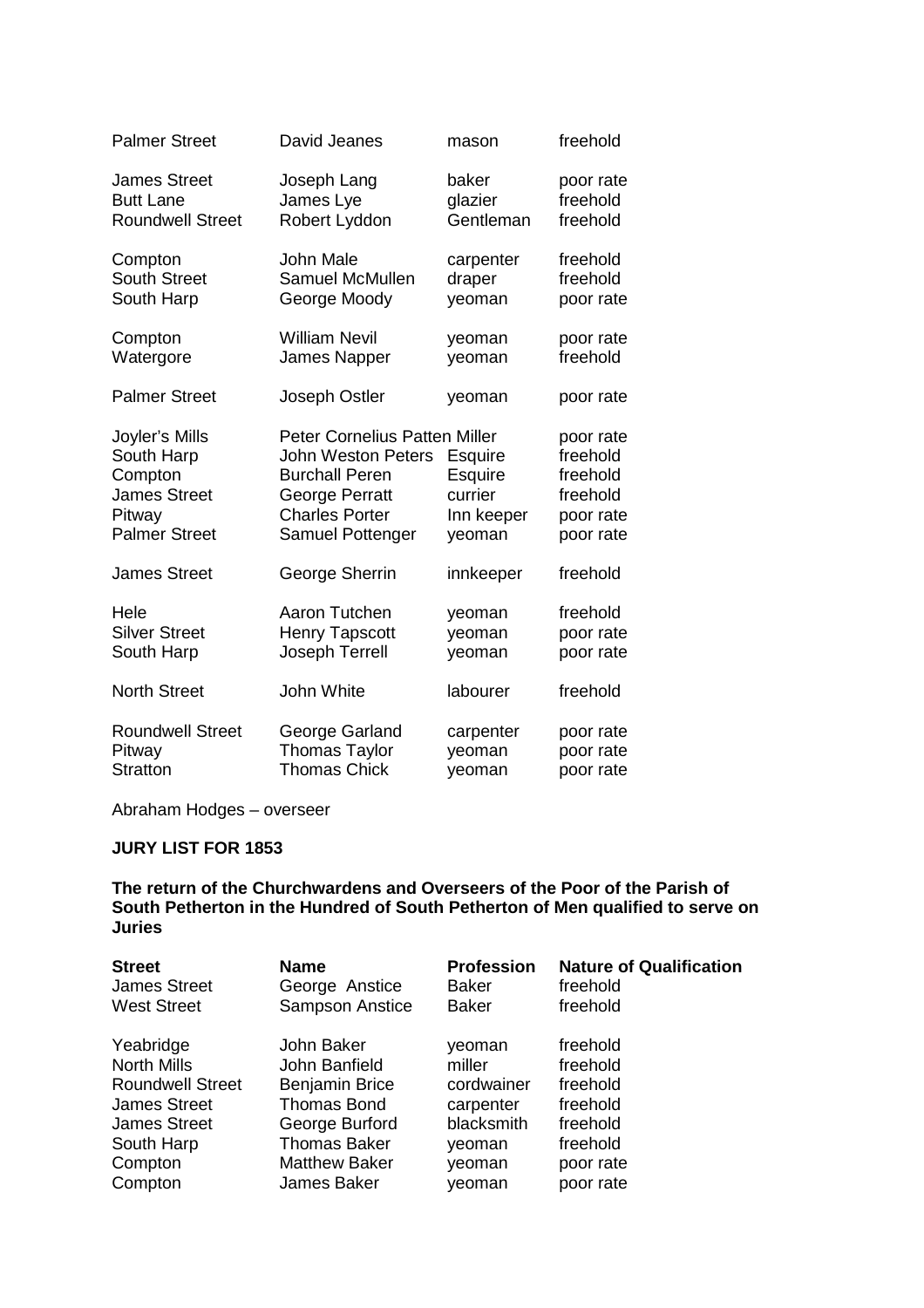| <b>James Street</b>     | <b>James Clark</b>         | <b>Butcher</b> | freehold  |
|-------------------------|----------------------------|----------------|-----------|
| <b>Palmer Street</b>    | <b>Francis Coombs</b>      | gentleman      | poor rate |
| Prig Lane               | <b>Samuel Coles</b>        | yeoman         | poor rate |
| <b>Paradise Place</b>   | <b>Simon Clark</b>         | yeoman         | freehold  |
| <b>Over Stratton</b>    | <b>Thomas Chick</b>        | yeoman         | poor rate |
| <b>West Street</b>      | <b>James Patten Daniel</b> | yeoman         | freehold  |
| <b>Little Petherton</b> | <b>Thomas Doble</b>        | gardener       | freehold  |
| Yeabridge               | John Filday                | carpenter      | freehold  |
| <b>Roundwell Street</b> | George Garland             | carpenter      | freehold  |
| <b>South Street</b>     | George Gale                | malster        | freehold  |
| Pitway                  | <b>Robert Gould</b>        | mason          | freehold  |
| <b>James Street</b>     | <b>James Gully</b>         | mason          | freehold  |
| <b>Stratton</b>         | <b>William Guppy</b>       | carpenter      | freehold  |
| <b>North Street</b>     | <b>Samuel Hillard</b>      | yeoman         | poor rate |
| <b>James Street</b>     | Hugh Hawker                | Tailor         | freehold  |
| South Harp              | Josiah Hebditch            | yeoman         | freehold  |
| South Harp              | <b>Richard Hebditch</b>    | yeoman         | freehold  |
| <b>Over Stratton</b>    | Benjamin Hebditch          | yeoman         | freehold  |
| South Harp              | Benjamin Harrison          | yeoman         | poor rate |
| <b>Over Stratton</b>    | John Holland               | gardener       | freehold  |
| <b>Cheap Street</b>     | Simeon Hebditch junr       | ironmonger     | freehold  |
| Moore                   | John Hebditch              | yeoman         | freehold  |
| <b>Palmer Street</b>    | <b>William Harding</b>     | yeoman         | freehold  |
| <b>Palmer Street</b>    | David Jeans                | yeoman         | freehold  |
| <b>Roundwell Street</b> | Robert Lyddon              | Gentleman      | freehold  |
| <b>Butt Lane</b>        | James Lye                  | glazier        | freehold  |
| <b>South Street</b>     | Samuel McMillan            | draper         | freehold  |
| Wigborough              | George Moody               | yeoman         | poor rate |
| Over Stratton           | Thomas Mathews             | cordwainer     | freehold  |
| <b>Palmer Street</b>    | Joseph Ostler              | yeoman         | poor rate |
| <b>James Street</b>     | George Perratt             | currier        | freehold  |
| Compton                 | <b>Burchall Peren</b>      | Esquire        | freehold  |
| Joyler's Mills          | Peter C Patten             | Miller         | freeold   |
| Gore                    | <b>William Stacey</b>      | gardener       | freehold  |
| <b>James Street</b>     | George Sherrin             | innkeeper      | freehold  |
| Pitway                  | <b>Henry Tapscott</b>      | yeoman         | poor rate |
| Pitway                  | <b>Thomas Taylor</b>       | farmer         | poor rate |
| Hele                    | Aaron Tutchen              | yeoman         | freehold  |
| South Harp              | Joseph Terrell             | yeoman         | poor rate |
| <b>North Street</b>     | John White                 | labourer       | freehold  |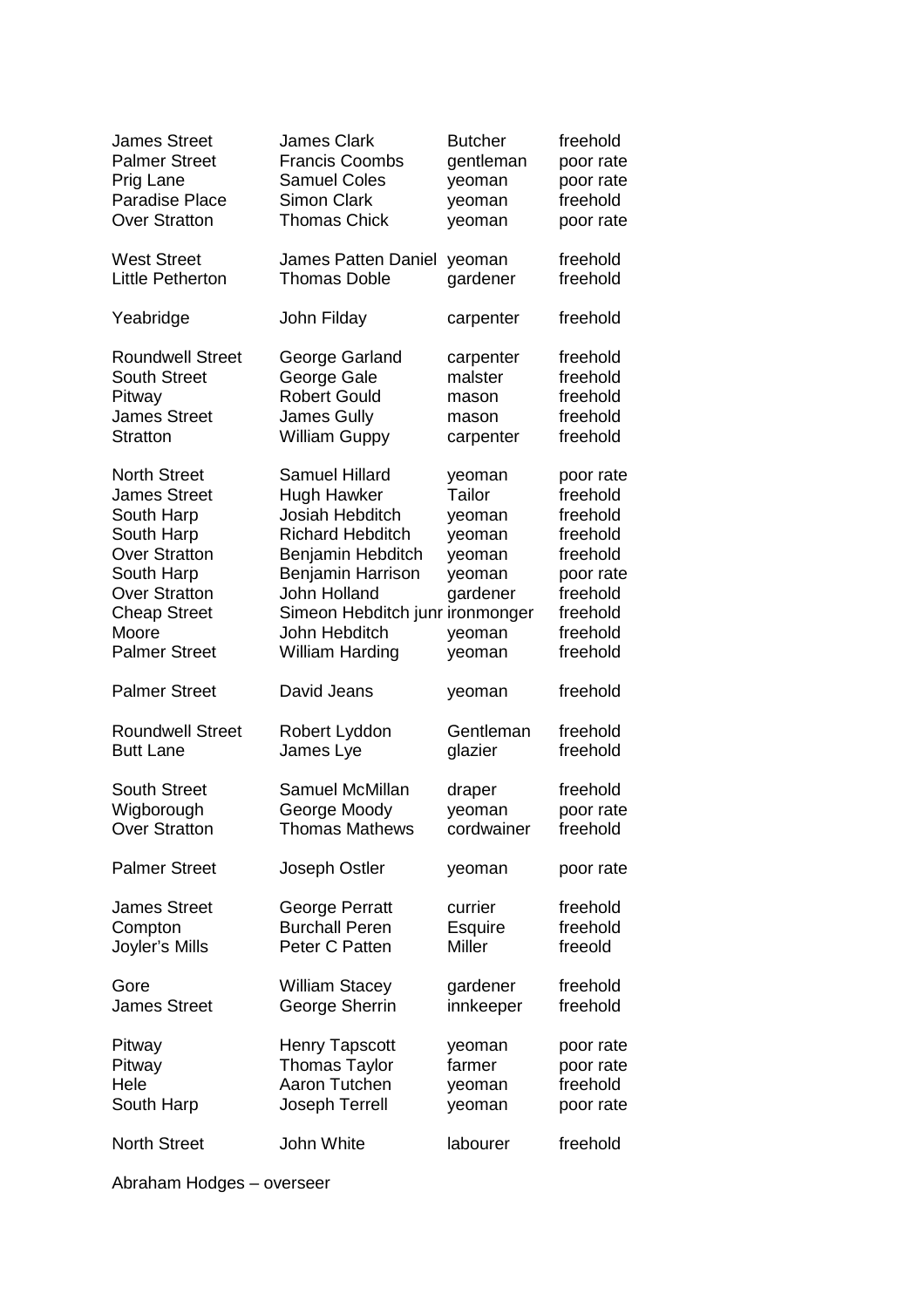#### **JURY LIST FOR 1854**

| <b>Place of Abode</b>   | <b>Name</b>                     | <b>Profession</b> | <b>Nature of Qualification</b> |
|-------------------------|---------------------------------|-------------------|--------------------------------|
| <b>James Street</b>     | George Anstice                  | <b>Baker</b>      | freehold                       |
| <b>South Street</b>     | George Anstice                  | <b>Baker</b>      | freehold                       |
| Yeabridge               | John Baker                      | yeoman            | freehold                       |
| <b>North Mills</b>      | John Banfield                   | miller            | freehold                       |
| <b>Roundwell Street</b> | <b>Benjamin Brice</b>           | cordwainer        | freehold                       |
| <b>James Street</b>     | George Burford                  | blacksmith        | freehold                       |
| <b>James Street</b>     | <b>Thomas Bond</b>              | carpenter         | freehold                       |
| Compton                 | <b>Matthew Baker</b>            | yeoman            | poor rate                      |
| Compton                 | James Baker                     | yeoman            | poor rate                      |
| <b>James Street</b>     | <b>Isaac Chant</b>              | baker             | freehold                       |
| <b>James Street</b>     | <b>James Clark</b>              | <b>Butcher</b>    | freehold                       |
| <b>Palmer Street</b>    | <b>Francis Coombs</b>           | gentleman         | poor rate                      |
| Prig Lane               | <b>Samuel Coles</b>             | yeoman            | poor rate                      |
| <b>Palmer Street</b>    | <b>Simon Clark</b>              | yeoman            | freehold                       |
| <b>Over Stratton</b>    | <b>Thomas Chick</b>             | yeoman            | poor rate                      |
| <b>West Street</b>      | James Patten Daniel             | yeoman            | freehold                       |
| Little Petherton        | <b>Thomas Doble</b>             | gardener          | freehold                       |
| Yeabridge               | John Filday                     | carpenter         | freehold                       |
| <b>James Street</b>     | George Garland                  | carpenter         | freehold                       |
| <b>South Street</b>     | George Gale                     | malster           | freehold                       |
| Pitway                  | <b>Robert Gould</b>             | mason             | freehold                       |
| <b>James Street</b>     | James Gully                     | mason             | freehold                       |
| <b>Over Stratton</b>    | <b>William Guppy</b>            | carpenter         | freehold                       |
| Pitway                  | Edwin Harding                   | baker             | freehold                       |
| <b>North Street</b>     | <b>Samuel Hillard</b>           | yeoman            | poor rate                      |
| <b>James Street</b>     | <b>Hugh Hawker</b>              | Tailor            | freehold                       |
| South Harp              | Josiah Hebditch                 | yeoman            | freehold                       |
| South Harp              | <b>Richard Hebditch</b>         | yeoman            | freehold                       |
| <b>Over Stratton</b>    | Benjamin Hebditch               | yeoman            | freehold                       |
| South Harp              | Benjamin Harrison               | yeoman            | poor rate                      |
| <b>Over Stratton</b>    | John Holland                    | gardener          | freehold                       |
| <b>Cheap Street</b>     | Simeon Hebditch junr ironmonger |                   | freehold                       |
| Moore                   | John Hebditch                   | yeoman            | freehold                       |
| <b>Palmer Street</b>    | <b>William Harding</b>          | yeoman            | freehold                       |
| <b>Palmer Street</b>    | David Jeans                     | yeoman            | freehold                       |
| <b>Roundwell Street</b> | Robert Lyddon                   | Gentleman         | freehold                       |
| <b>Butt Lane</b>        | James Lye                       | glazier           | freehold                       |
| <b>South Street</b>     | Samuel McMillan                 | draper            | freehold                       |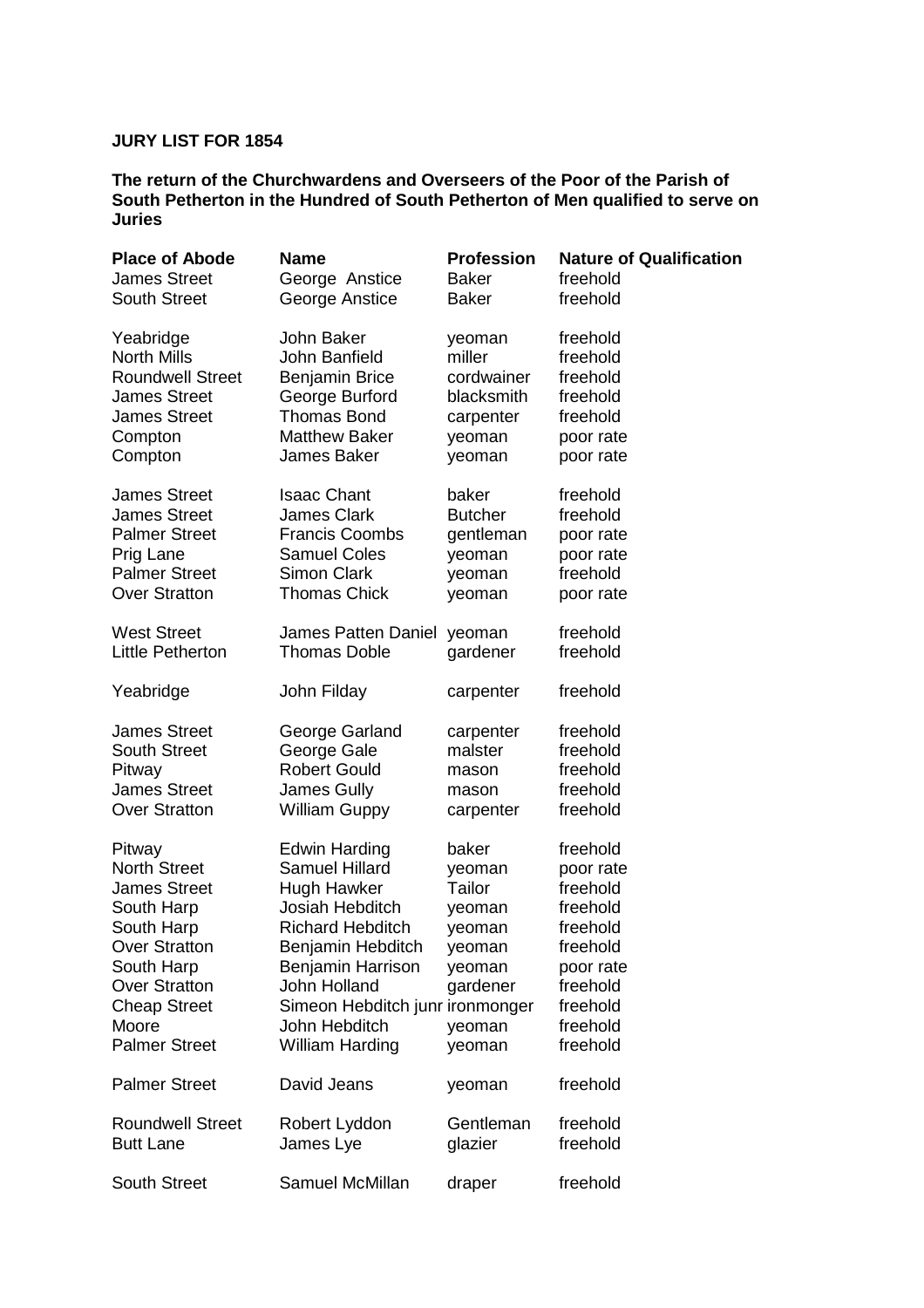| Wigborough           | George Moody          | yeoman         | poor rate |
|----------------------|-----------------------|----------------|-----------|
| <b>Over Stratton</b> | <b>Thomas Mathews</b> | cordwainer     | freehold  |
| <b>Palmer Street</b> | Joseph Ostler         | yeoman         | poor rate |
| <b>James Street</b>  | George Perratt        | currier        | freehold  |
| Compton              | <b>Burchall Peren</b> | <b>Esquire</b> | freehold  |
| Joyler's Mills       | Peter C Patten        | <b>Miller</b>  | freeold   |
| Gore                 | <b>William Stacey</b> | gardener       | freehold  |
| <b>James Street</b>  | George Sherrin        | innkeeper      | freehold  |
| Pitway               | <b>Henry Tapscott</b> | yeoman         | poor rate |
| Pitway               | <b>Thomas Taylor</b>  | farmer         | poor rate |
| South Harp           | Joseph Terrell        | yeoman         | poor rate |
| <b>North Street</b>  | John White            | labourer       | freehold  |

## **JURY LIST FOR 1855**

| <b>Place of Abode</b>   | <b>Name</b>                | <b>Profession</b> | <b>Nature of Qualification</b> |
|-------------------------|----------------------------|-------------------|--------------------------------|
| <b>Roundwell Street</b> | George Anstice             | yeoman            | freehold                       |
| <b>South Street</b>     | George Anstice             | <b>Baker</b>      | freehold                       |
| <b>James Street</b>     | Joseph Anstice             | <b>Baker</b>      | freehold                       |
| Yeabridge               | John Baker                 | yeoman            | freehold                       |
| <b>North Mills</b>      | John Banfield              | miller            | freehold                       |
| <b>Roundwell Street</b> | <b>Benjamin Brice</b>      | cordwainer        | freehold                       |
| <b>James Street</b>     | George Burford             | blacksmith        | freehold                       |
| <b>James Street</b>     | <b>Thomas Bond</b>         | carpenter         | freehold                       |
| Compton                 | <b>Matthew Baker</b>       | yeoman            | poor rate                      |
| Compton                 | <b>James Baker</b>         | yeoman            | poor rate                      |
| <b>James Street</b>     | <b>Isaac Chant</b>         | baker             | freehold                       |
| <b>James Street</b>     | <b>James Clark</b>         | <b>Butcher</b>    | freehold                       |
| <b>Palmer Street</b>    | <b>Francis Coombs</b>      | gentleman         | poor rate                      |
| Prig Lane               | <b>Samuel Coles</b>        | yeoman            | poor rate                      |
| <b>Palmer Street</b>    | <b>Simon Clark</b>         | yeoman            | freehold                       |
| <b>Over Stratton</b>    | <b>Thomas Chick</b>        | yeoman            | poor rate                      |
| <b>West Street</b>      | <b>James Patten Daniel</b> | yeoman            | freehold                       |
| Little Petherton        | <b>Thomas Doble</b>        | gardener          | freehold                       |
| <b>James Street</b>     | George Garland             | carpenter         | freehold                       |
| <b>South Street</b>     | George Gale                | malster           | freehold                       |
| Pitway                  | <b>Robert Gould</b>        | mason             | freehold                       |
| <b>James Street</b>     | James Gully                | mason             | freehold                       |
| <b>Over Stratton</b>    | <b>William Guppy</b>       | carpenter         | freehold                       |